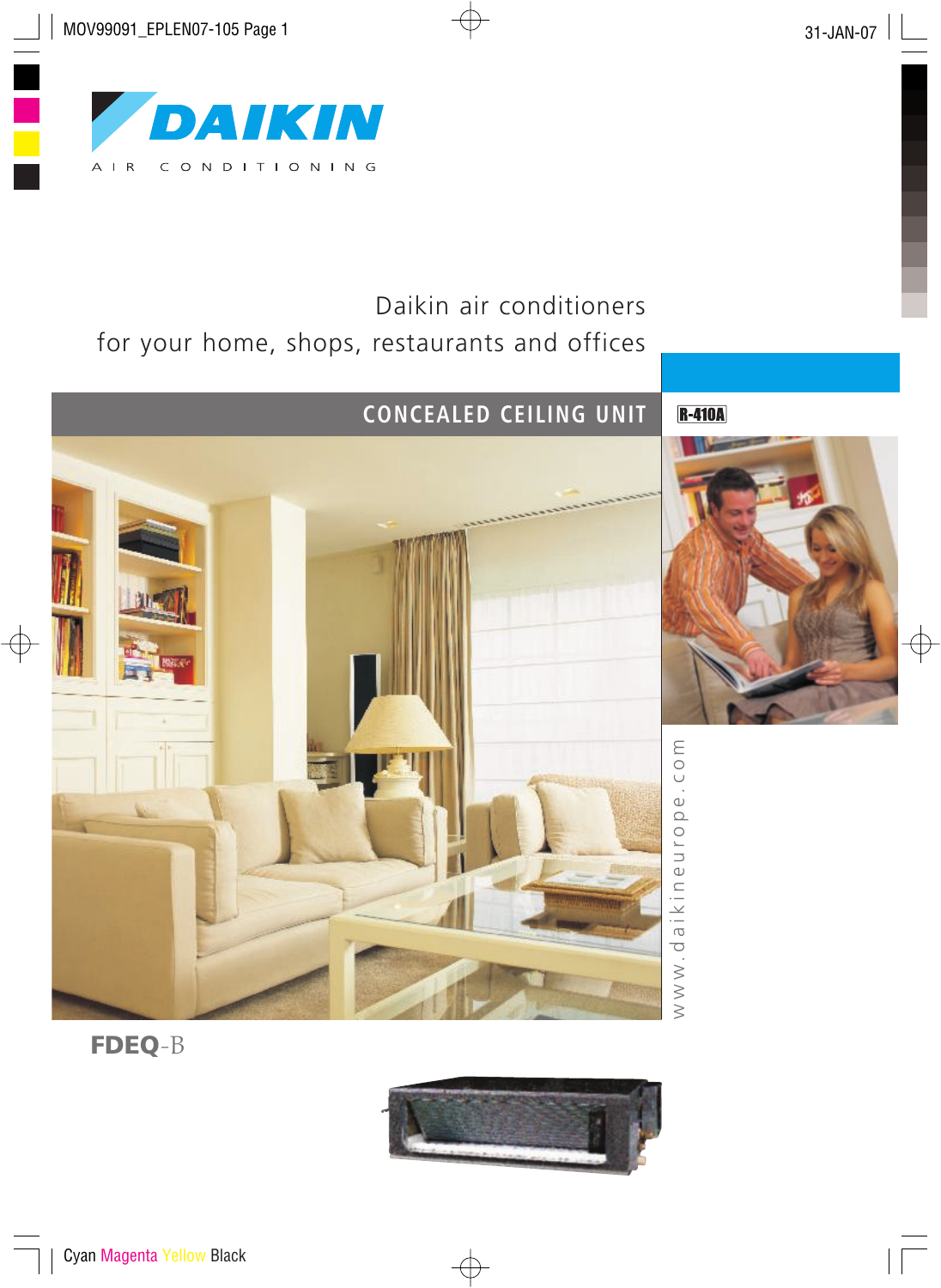



*Concealed ceiling units are built into the false ceiling, leaving only the suction and discharge grilles visible. Because of this the grilles can be placed wherever you want and blend with any interior décor. The grilles allow uniform temperature distribution in large or heavily partitioned areas.*

*Not only are concealed ceiling units visually unobtrusive, they are also among the quietest types of air conditioning.*

## **COMFORT**

- You have the choice of 2 fan speeds to select: high or low. A high fan speed provides maximum reach while a low fan speed minimizes draughts.
- Daikin's special dry programme reduces humidity in the room without variations in room temperature.
- The indoor unit contains an air filter which removes microscopic particles and dust.

## **FLEXIBLE INSTALLATION AND EASY TO USE**

- Since the indoor unit has a low height it fits flush into narrow ceiling voids. The installation of the unit requires a false ceiling of only 279mm.
- The air discharge unit can be separated from the actual air conditioner for use in long, L-shaped or U-shaped rooms by means of flexible duct systems (ESP up to 88Pa). In this way even irregularly shaped rooms can be kept comfortable.

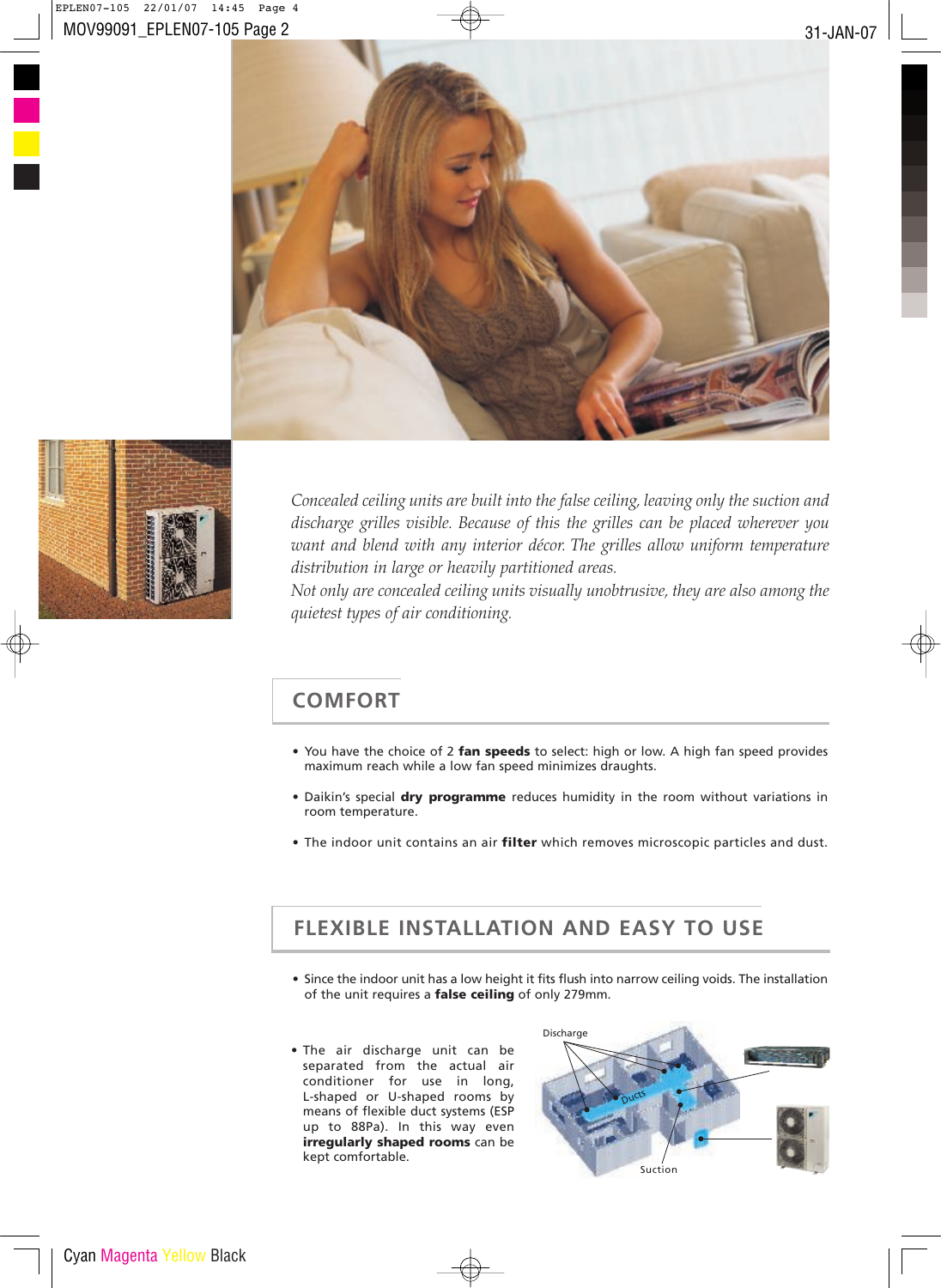## **Capacity and power input**

| <b>HEAT PUMP (air cooled)</b> |         |         |            | FDEQ71B<br>REQ71BV3/W1 | FDEQ100B<br>REQ100BV3/W1 | FDEQ125B<br><b>REQ125BW1</b> |
|-------------------------------|---------|---------|------------|------------------------|--------------------------|------------------------------|
| Cooling capacity              |         | nominal | kW         | 7.1                    | 9.8                      | 12.2                         |
| Heating capacity              |         | nominal | kW         | 8                      | 11.2                     | 14.5                         |
| Nominal input                 | cooling | nominal | kW         | 2.79/2.68              | 3.98/3.94                | 4.67                         |
|                               | heating | nominal | kW         | 2.49                   | 3.99/3.96                | 4.52                         |
| EER                           |         |         |            | 2.54/2.65              | 2.46/2.49                | 2.61                         |
| COP                           |         |         |            | 3.21                   | 2.86/2.89                | 3.21                         |
| Energy label                  | cooling |         |            | E/D                    | E/E                      | D                            |
|                               | heating |         |            |                        | C/D                      |                              |
| Annual energy consumption     | cooling |         | <b>kWh</b> | 1,395/1,340            | 1,990/1,970              | 2,335                        |

Notes:

1) Energy label : scale from A (most efficient) to G (less efficient).

2) Annual energy consumption: based on average use of 500 running hours per year at full load (= nominal conditions)

# **Specifications indoor units**

| <b>HEAT PUMP</b>                  |         |     |            | FDEO71B                   | <b>FDEO100B</b> | <b>FDEO125B</b> |  |
|-----------------------------------|---------|-----|------------|---------------------------|-----------------|-----------------|--|
| <b>HxWxD</b><br><b>Dimensions</b> |         |     | mm         | 279x987x750               |                 | 279x1,387x750   |  |
| Weight                            |         | kg  | 38.1       |                           | 48.6            |                 |  |
| Air flow rate                     | cooling | H/L | $m^3/m$ in | 16/12                     | 24/17           | 30/20           |  |
|                                   | heating | H/L | $m^3/m$ in | 19/14                     | 28/20           | 35/24           |  |
| Fan speed                         |         |     |            | 3 steps (direct drive)    |                 |                 |  |
| Sound pressure level              | cooling | H/L | dB(A)      | 37/33                     | 39/34           | 41/35           |  |
|                                   | heating | H/L | dB(A)      | 37/33                     | 39/34           | 41/35           |  |
| Sound power level                 | cooling | H   | dB(A)      | 63                        | 65              | 66              |  |
| Piping connections                | liquid  |     | mm         | 09.52                     |                 |                 |  |
|                                   | gas     |     | mm         | ø15.9                     |                 |                 |  |
|                                   | drain   |     | OD mm      | ø32                       |                 |                 |  |
| Heat insulation                   |         |     |            | Both liquid and gas pipes |                 |                 |  |

# **Indoor units : FDEQ-B**



FDEQ71-100B FDEQ125B

# **Specifications outdoor units**

| <b>HEAT PUMP</b>                        |                                               |                |                              | <b>REQ71BV3/W1</b>                    | <b>REQ100BV3/W1</b> | <b>REQ125BW1</b> |  |
|-----------------------------------------|-----------------------------------------------|----------------|------------------------------|---------------------------------------|---------------------|------------------|--|
| <b>HxWxD</b><br><b>Dimensions</b><br>mm |                                               |                | 770x900x320<br>1,170x900x320 |                                       |                     |                  |  |
| Weight<br>kg                            |                                               |                | 83                           | 102/100                               | 108                 |                  |  |
| Casing colour                           |                                               |                |                              | Ivory white                           |                     |                  |  |
| Sound pressure level                    | cooling                                       | H              | dB(A)                        | 53                                    | 57                  | 57               |  |
| Sound power level                       | cooling                                       | Η              | dB(A)                        | 65                                    | 70                  | 70               |  |
| Compressor                              |                                               |                |                              | Hermetically sealed scroll compressor |                     |                  |  |
| Refrigerant type                        |                                               |                |                              | R-410A                                |                     |                  |  |
| Refrigerant charge<br>kg/m              |                                               |                | 2.5                          | 3.6                                   | 3.6                 |                  |  |
| Maximum piping length<br>m              |                                               |                |                              | 50 (equivalent length 70)             |                     |                  |  |
| Maximum level difference<br>m           |                                               |                |                              | 30                                    |                     |                  |  |
| Operation range                         | °CDB<br>cooling<br>from $\sim$ to<br>$+10-46$ |                |                              |                                       |                     |                  |  |
|                                         | heating                                       | from $\sim$ to | °CWB                         |                                       | $-10 - 15$          |                  |  |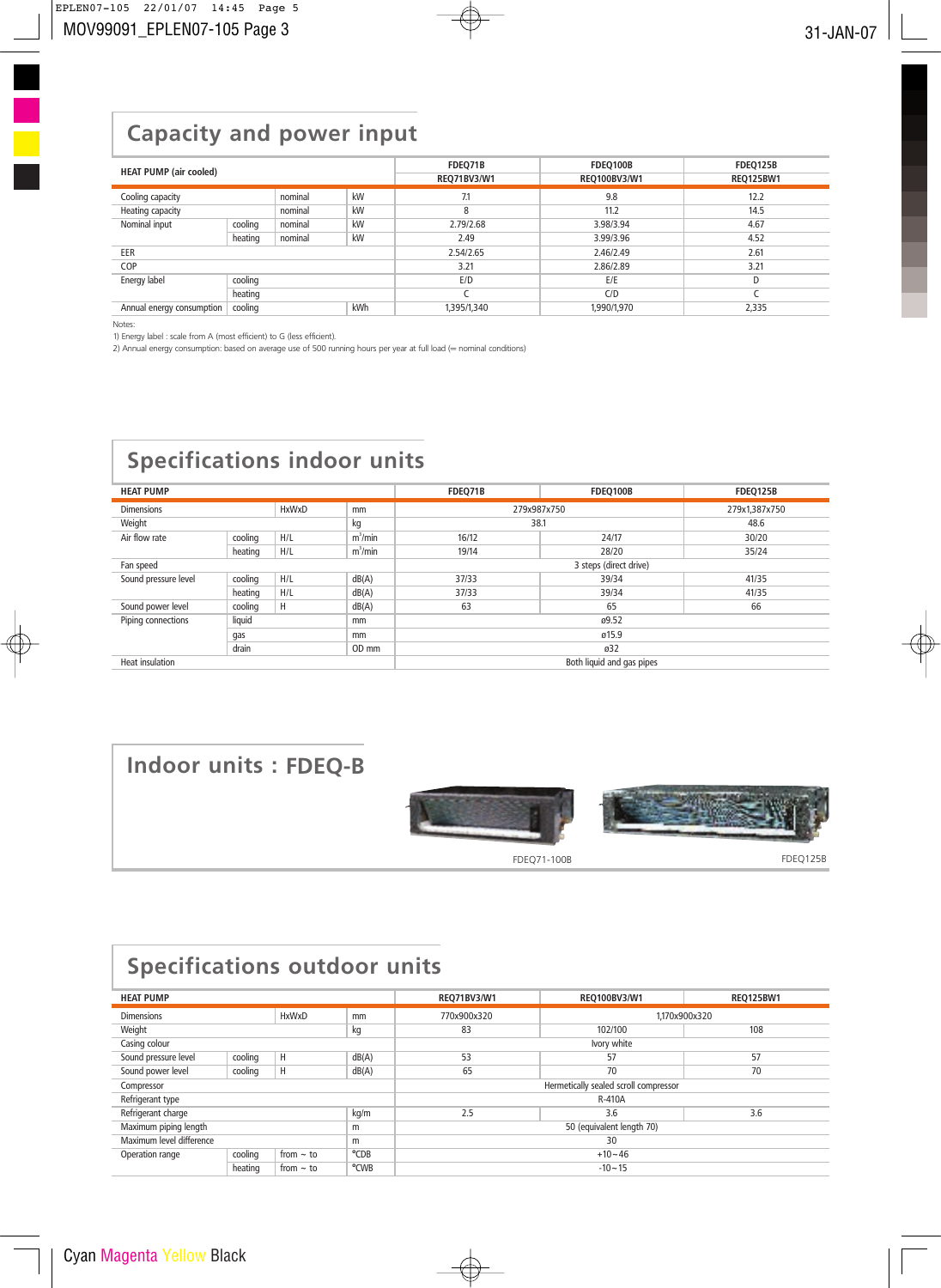## **Accessories: control systems**

| <b>INDOOR UNITS</b>                              | FDEO71B          | FDEO100B       | FDEO125B |  |
|--------------------------------------------------|------------------|----------------|----------|--|
| Wired remote control                             |                  | BRC1D52        |          |  |
| Wiring adapter for electrical appendices         |                  | <b>KRP4A51</b> |          |  |
| Installation box for adapters (KRP4A51, EKRP1B2) | <b>KRP1B947A</b> |                |          |  |
| Wiring adapter (hour meter)*                     |                  | EKRP1B2        |          |  |
| Remote ON/OFF, forced OFF                        |                  | EKRORO         |          |  |
|                                                  |                  |                |          |  |

\* Possibility to connect an hour meter (field supply).

## **Accessories: outdoor units**

| $- - - - - -$<br>ור<br>™UNII. | )OE               |  |
|-------------------------------|-------------------|--|
| entral<br>l drain plud        | T100<br>ıou<br>۸B |  |

#### Notes:

1) V1 = 1~,230V,50Hz; VM = 1~, 220-240V/220-230V, 50Hz/60Hz; V3 = 1~, 230V, 50Hz

2) Nominal cooling capacities are based on: indoor temperature 27°CDB/19°CWB • outdoor temperature 35°CDB • refrigerant piping length 7.5m • level difference 0m.

3) Nominal heating capacities are based on: indoor temperature 20°CDB • outdoor temperature 7°CDB/6°CWB • refrigerant piping length 7.5m • level difference 0m.

4) Capacities are net, including a deduction for cooling (an addition for heating) for indoor fan motor heat.

5) Units should be selected on nominal capacity. Max. capacity is limited to peak periods.

6) The sound pressure level is measured at a certain distance from the unit. It is a relative value, depending on the distance and acoustic environment.

7) The sound power level is an absolute value indicating the "power" which a sound source generates.

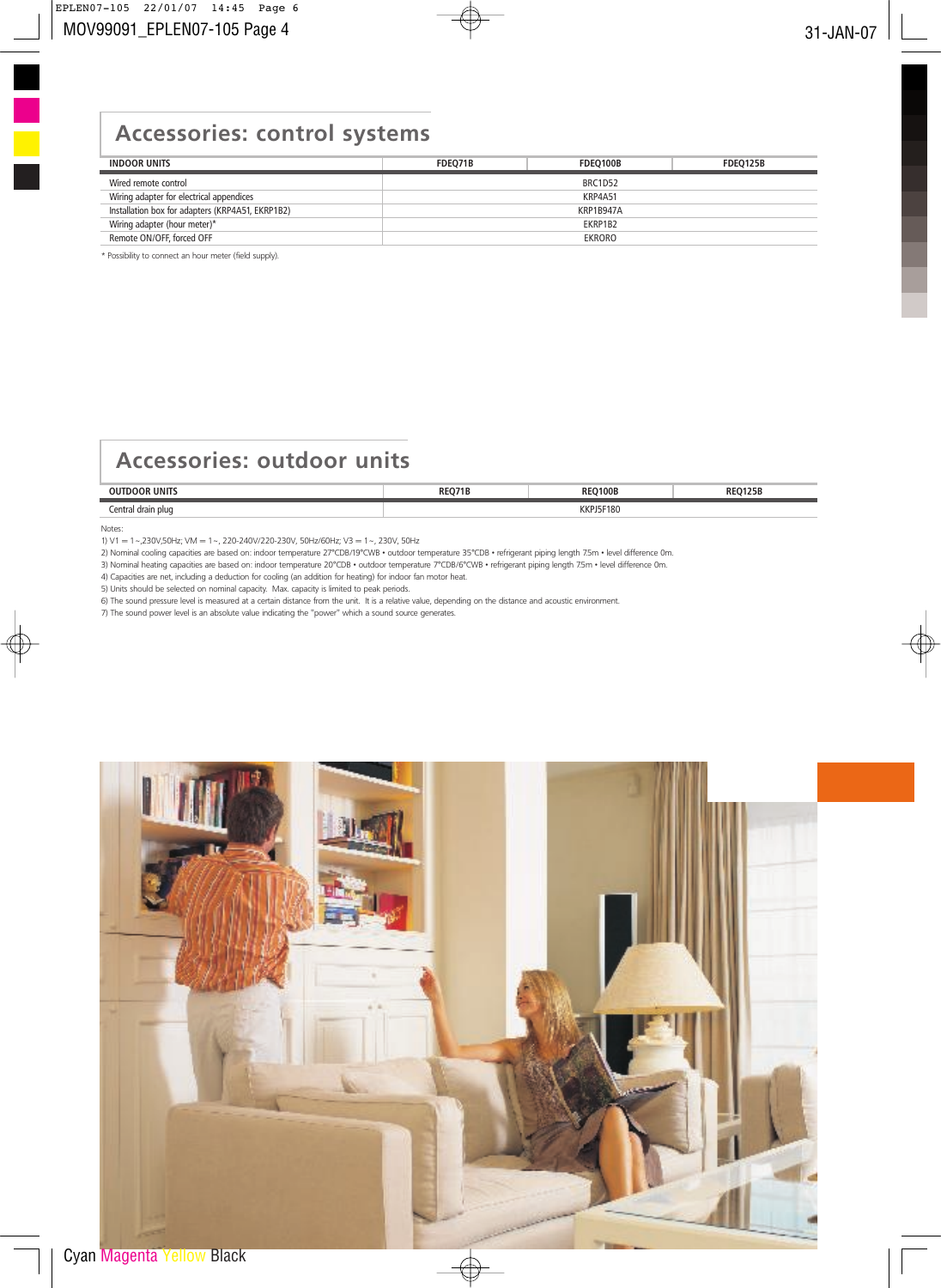- The **outdoor unit** can be installed on a roof or terrace or placed against an outside wall.
- Special anti-corrosion treatment of the outdoor unit's heat exchanger fin, gives greater resistance against acid rain and salt corrosion. Additional resistance is provided by a rustproof steel sheet on the underside of the unit.



- Daikin remote controls give you easy control at your fingertips.
- The wired remote control provides you with a schedule timer, enabling to program the air conditioning daily or weekly.
- The optional remote ON/OFF enables you to start/stop the air conditioning from a mobile phone via a telephone remote control (field supply). The optional **forced OFF** enables you to switch off the unit automatically. E.g. when a window is opened, the unit switches off.

### **ENERGY EFFICIENT**

- **Energy label**: up to class C.
- The ' **home leave**' function button should be set when the occupant leaves the room for a lengthy period of time, such as a holiday. When the function is activated, the room temperature is automatically set to a minimum of 10°C, at which point all connected indoor units will switch to heating mode. The function ceases to operate when the room temperature reaches 15°C and should also be switched off when the occupant returns home.

## **APPLICATION OPTIONS**

- This model can be used both in cooling or heating.
- It is possible to use the indoor unit in **pair** applications (connecting one indoor to one outdoor).





Wired remote control (Optional)